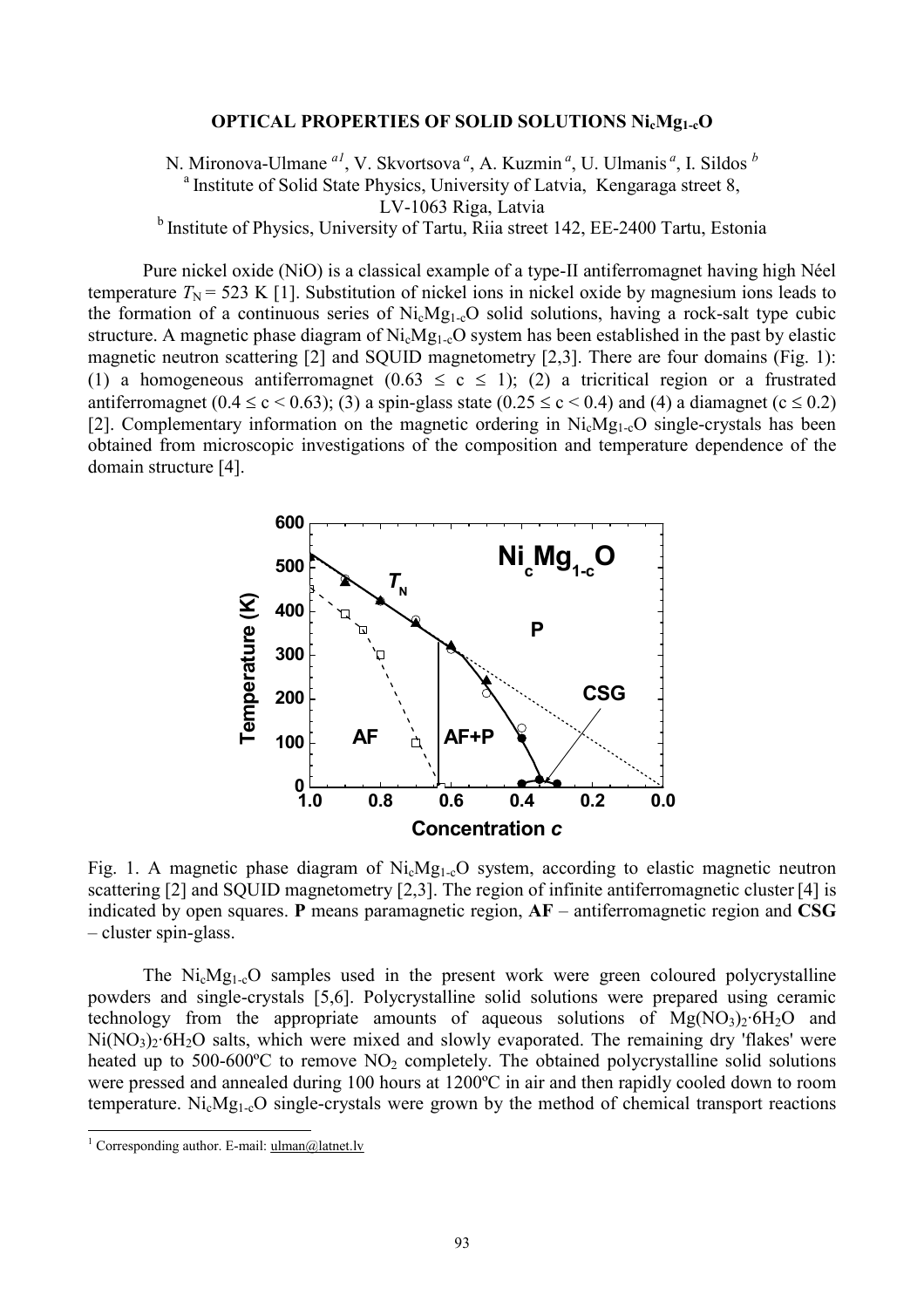(the "sandwich" technique) on the (100) face of MgO single-crystals. The chemical composition of samples was controlled by instrumental neutron-activated analysis: the content of nickel was in agreement with the stoichiometric one within  $\pm 0.01\%$  [7].

The optical absorption spectra of  $Ni_cMg_{1-c}O$  solid solutions can be interpreted using the energy level diagram of a free nickel ion  $Ni^{2+}$  ( $3d^8$ ) in a cubic crystal field. The observed absorption bands (Fig. 3) are related to parity-forbidden  $d-d$  transitions, three of which,  ${}^3A_{2g}(F) \rightarrow {}^3T_{2g}(F)$ ,<br> ${}^3A_{2g}(F) \rightarrow {}^3T_{1g}(F)$  and  ${}^3A_{2g}(F) \rightarrow {}^3T_{1g}(P)$ , are spin-allowed ( $\Delta S=0$ ), whereas the others are forbidden. An increase of the nickel ions concentration results in an appearance of new bands and in a shift of the bands maxima. These new bands are caused by spin forbidden electric-dipole transitions:  ${}^{3}A_{2g}(F) \rightarrow {}^{1}E_{g}(D)$ ,  ${}^{3}A_{2g}(F) \rightarrow {}^{1}A_{1g}(G); {}^{1}T_{2g}(G)$ ,  ${}^{3}A_{2g}(F) \rightarrow {}^{1}T_{1g}(G)$  and  ${}^{3}A_{2g}(F) \rightarrow {}^{1}E_{g}(G); {}^{1}T_{2g}(G)$ . Their intensity increases rapidly with the nickel content, becoming compa the intensity of spin allowed transitions at  $c=0.7$ . Recently, we have investigated [8,9] the temperature dependence of the three bands – two electric-dipole  ${}^{1}E_{g}(D)$  at ~13500 cm<sup>-1</sup>,  ${}^{1}E_{g}(G)$  at ~28000 cm<sup>-1</sup> and one magnetic-dipole  ${}^{3}T_{2g}(F)$  at 8800 cm<sup>-1</sup>. The obtained results sugest that all three bands are sensitive to the magnetic ordering in solid solution, moreover the magnetic-dipole band involves the Brillouin zone-centre one-magnon contribution, whereas two electric-dipole bands involve the Brillouin zone-boundary two-magnon contributions [8,9].



Fig. 2. Room temperature optical absorption in NicMg1-cO single-crystals [6].

Here we extend our temperature dependent studies to the case of the  ${}^{3}A_{2g}(F) \rightarrow {}^{1}T_{1g}(G)$ transition (Fig. 3) in two Ni<sub>c</sub>Mg<sub>1-c</sub>O solid solutions with  $c=0.15$  and 0.50. The analysis of the absorption spectrum in the range 23000-27000 cm<sup>-1</sup> indicates that the  ${}^{1}T_{1g}(G)$  band width decreases upon temperature lowering that makes this band better resolved (Fig. 3). Comparison of two solid solutions shows that a decrease of the nickel content results in a decrease of the splitting between  ${}^{3}T_{1g}(P)$  and  ${}^{1}T_{1g}(G)$  bands. This contrasts with an expectation from the energy level diagram, suggesting an increase of the splitting upon lowering of the crystal field *Dq* parameter in solid solutions with smaller nickel content due to an increase of the lattice parameter [10]. Such contradiction could be explained by a variation of the Racha *B* parameter, which increases with a decrease of the nickel content due to the change of the Ni–O bonding [6].